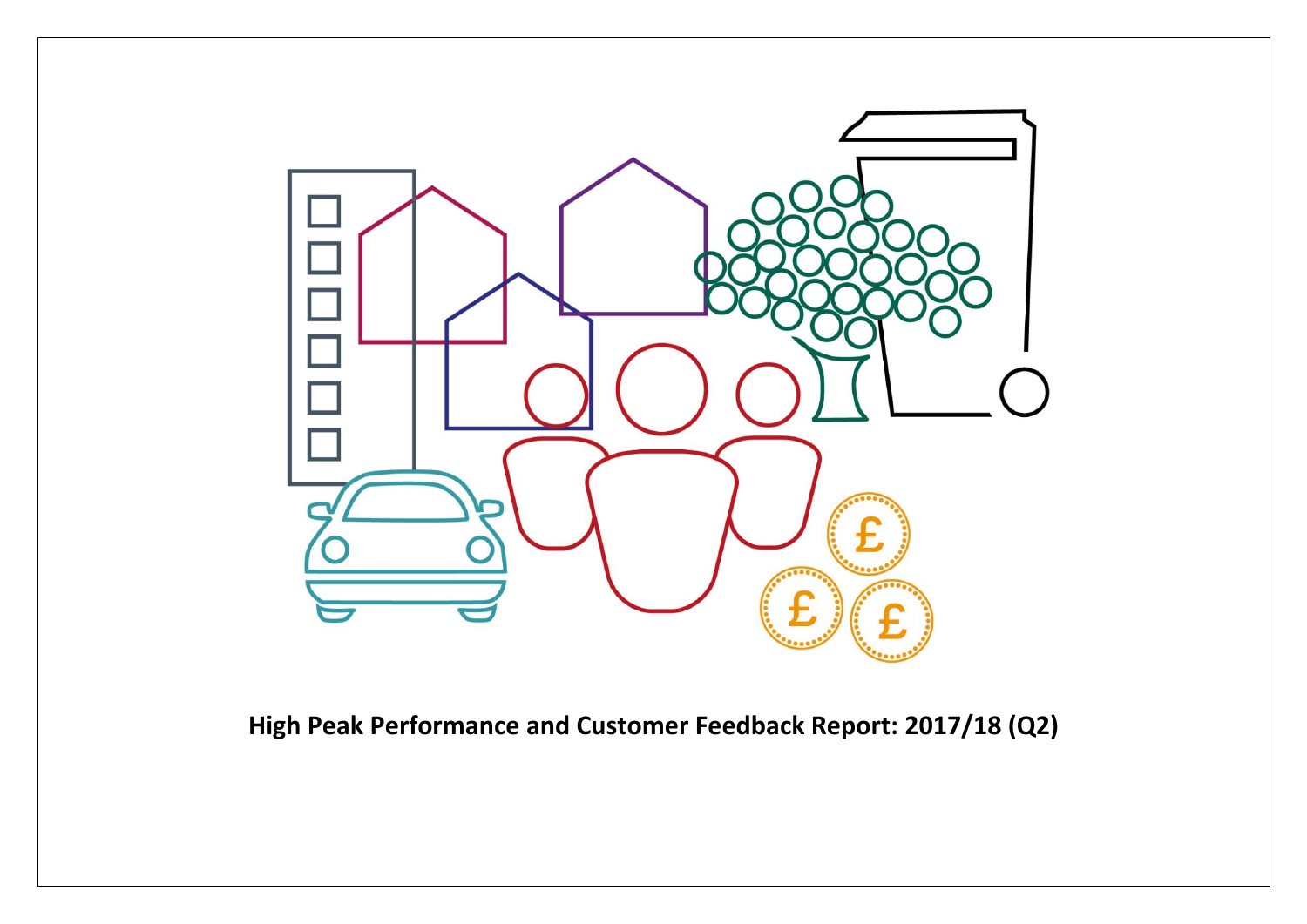## **High Peak Q2 Summary**

The following report provides Councillors with an overview of performance at High Peak for the period April to September 2017 in relation to the Council's corporate plan priorities and the associated performance targets and projects. The report also provides an overview of the results from the Council's customer feedback system in terms of how we handle and learn from complaints, and the level of comments and compliments.

#### **Performance Overview**

There are 126 'monthly', 'quarterly' and 'annual only' reported performance measures at High Peak, which represents a reduction on last year. The chart below shows the results for quarter two against 46 indicators. The actions being taken to address the 'off track' measures are detailed at the end of this report.

The report also provides an update on the progress of key projects that contribute to the priority actions outlined in the revised 2017-2019 Corporate Plan. The table below right explains the colour coding used to describe the current status of these actions / projects.



#### **Customer Feedback Overview**

The targets for low levels of repeat complaints and responding to complaints within 10 days are both on track as at the close of quarter two and there has been a significant decrease in the number of stage 1 complaints compared to Q2 last year (-33%). A project looking at how we define, handle and learn from complaints is well underway and should be completed this financial year.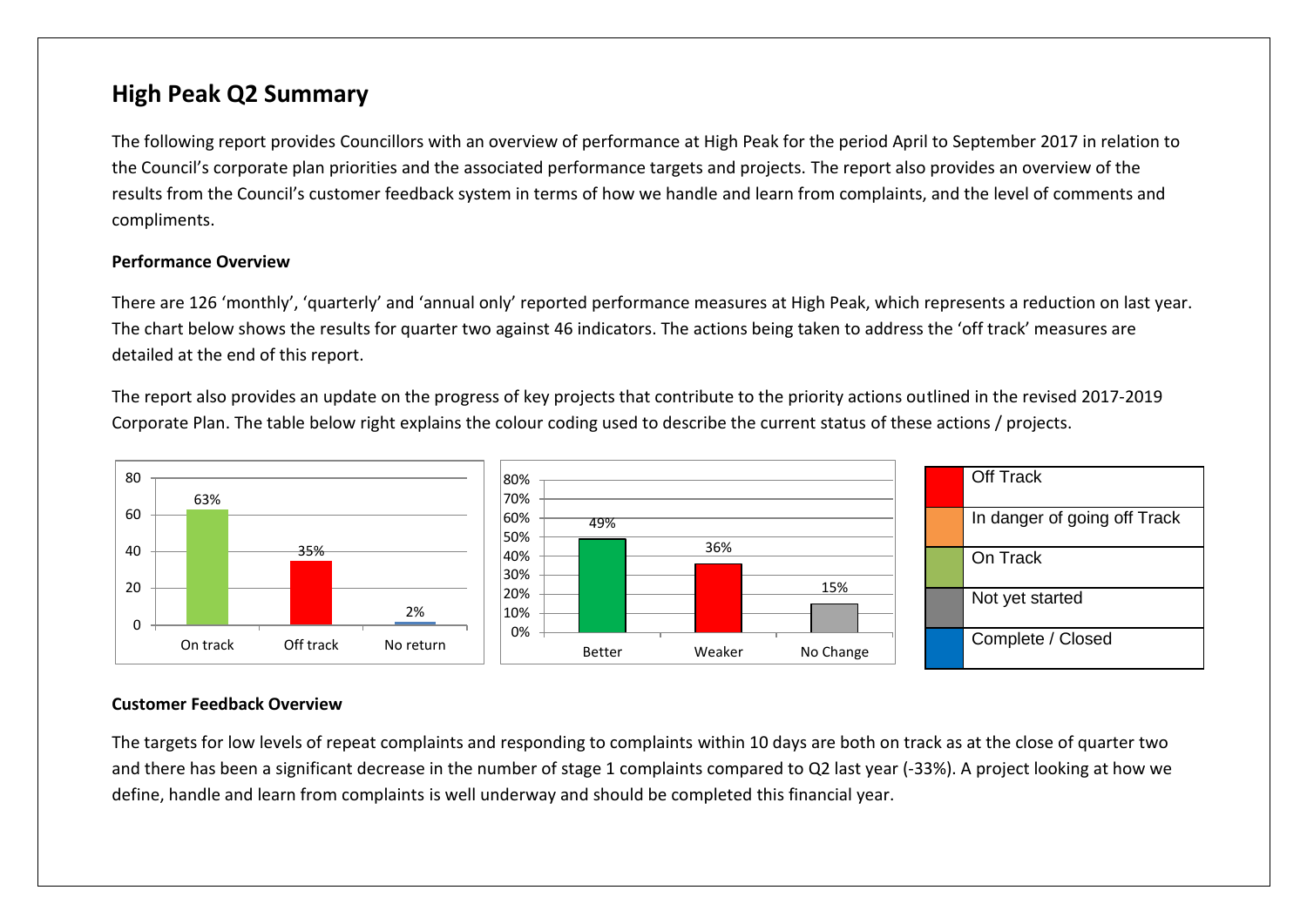

## *Aim 1: Help create a safer and healthier environment for our residents to live and work*



Housing Benefit processing times for new claims and changes of circumstance remain 'off track' but have improved each month. Under aim one the Council also has 'off track' performance for the number of households in temporary accommodation and one delayed right to buy transaction.

### Celebrating Success:

At the close of Quarter Two the following performance indicators outstripped their targets:

 $\checkmark$  The prevention of homelessness (cases assisted)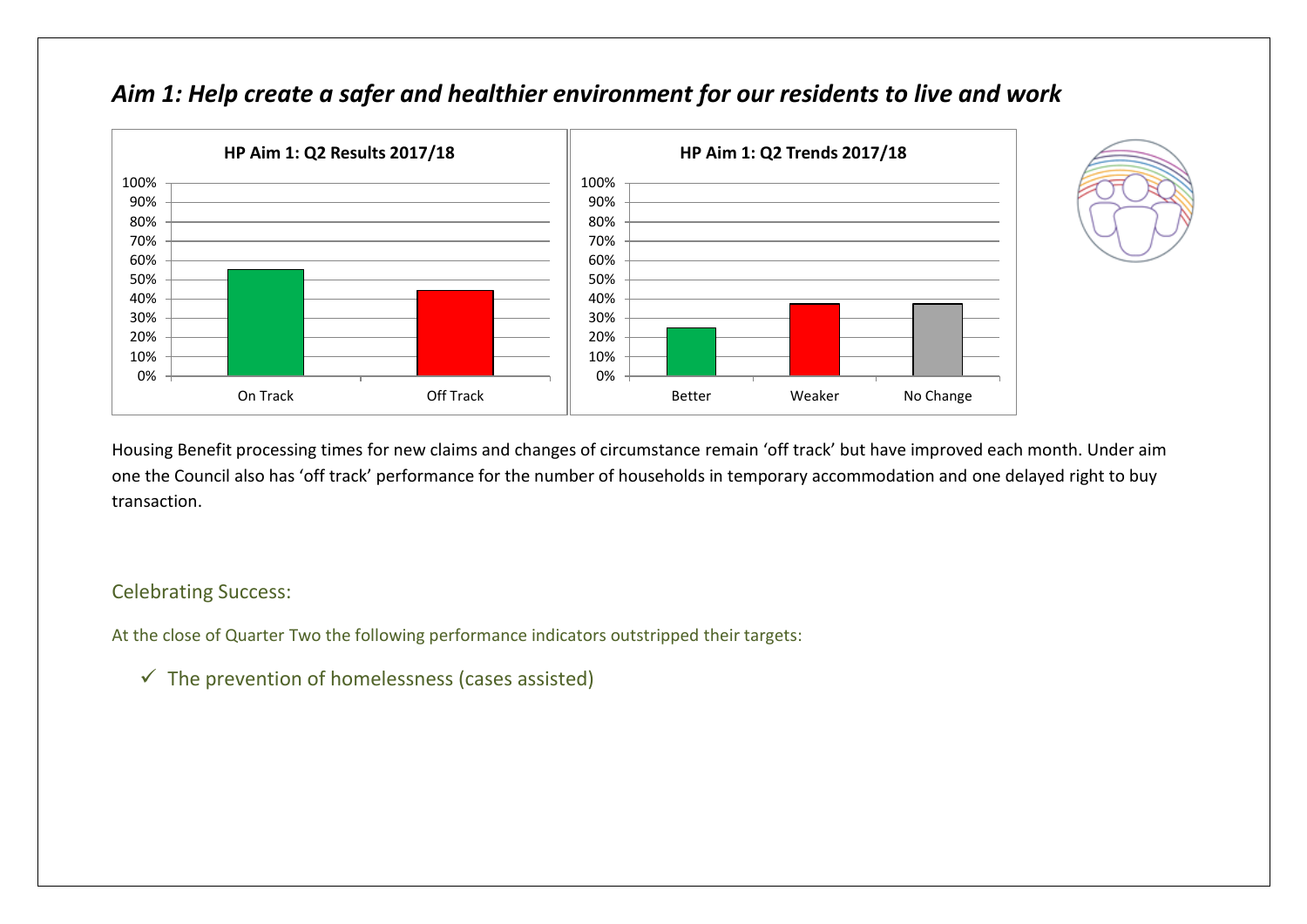# **Corporate Plan Priority Actions – Progress Highlights**

| <b>Priority Action</b>                                                                                                                                                           | <b>Status</b> | Commentary – September                                                                                                                                                                                                                                                                                                                                                                                                                                                                                                                                                                                                                                  |
|----------------------------------------------------------------------------------------------------------------------------------------------------------------------------------|---------------|---------------------------------------------------------------------------------------------------------------------------------------------------------------------------------------------------------------------------------------------------------------------------------------------------------------------------------------------------------------------------------------------------------------------------------------------------------------------------------------------------------------------------------------------------------------------------------------------------------------------------------------------------------|
| Continue to influence the provision of accessible health and<br>social care services through the Council's Scrutiny work<br>programme                                            |               | High Peak:<br>North Derbyshire CCG - CCG attended Aug meeting to outline<br>the results of "Better Care Closer to Home" consultation,<br>committee response to the outcome sent to CCG.<br>Tameside and Glossop CCG provided an update re Care Together<br>Programme, consultation launched around proposals.<br>Social Services Adult Care - no update.<br>Future of NHS in Derbyshire - watching brief<br>Blythe House-Hospice and Home project-presentation to be<br>made to members<br>Derbyshire connect- new community transport arrangements.                                                                                                    |
| Undertake detailed process benchmarking with high<br>performing / low cost councils with a view to identifying<br>value for money improvements for Housing Benefit<br>processing |               | Corporate Plan Priorities and Annual report findings shared with<br>senior managers at the June Managers Forum. This has kick<br>started the benchmarking activities and the Information Team<br>have provided background data packs to facilitate process<br>benchmarking by Managers in conjunction with their Finance<br>Business Partners. Service is members of a county-wide<br>manager's forum looking at benefits performance and measures.<br>Post service review our costs have greatly reduced and when the<br>latest figures are available will be completing site visits to<br>partners.                                                   |
| Complete and implement a Housing Management and<br>Revenue Plan                                                                                                                  |               | Housing review emerging savings have been incorporated into<br>the Feb 2017 Medium Term Financial Plan (approx. £1.4m to<br>date). Based on the Financial Improvement Plan and under<br>spends achieved in 2016/17, it is likely that this deficit will be<br>reduced significantly when updating the MTFP in November (risk<br>around the outcome of the stock condition survey results).<br>The 30 year plan shows that currently, balances are drawn and<br>borrowing is increased to the imposed debt cap. The current<br>plan is not sustainable and further savings are required.<br>Systems Review completed including all Housing systems, with |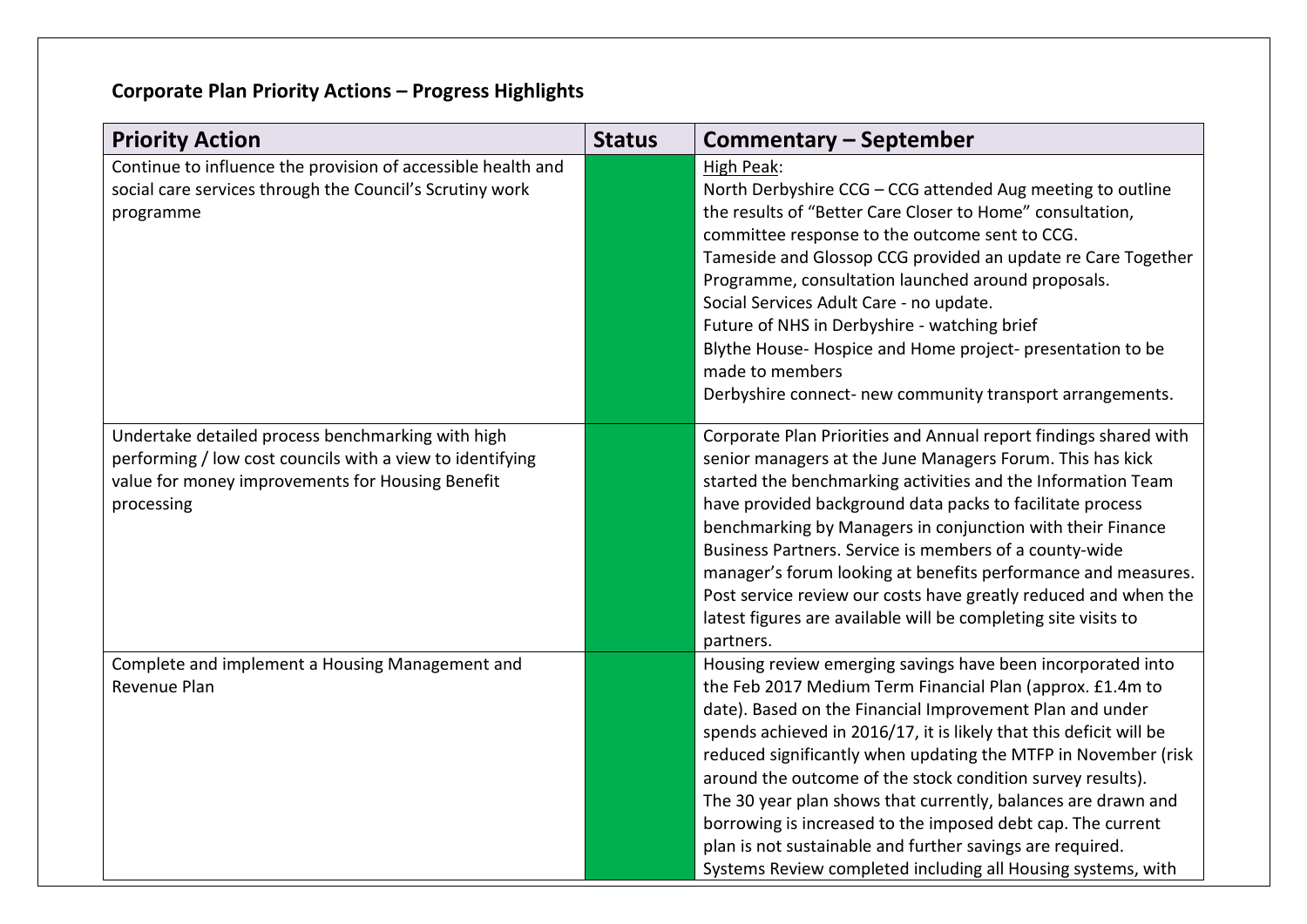| <b>Priority Action</b>                                                                                                                                                                                                               | <b>Status</b> | <b>Commentary - September</b>                                                                                                                                                                                                                                                                                                                                                                                                                                                                                                                                                                                                                                                                                                                                                                                                                                                   |
|--------------------------------------------------------------------------------------------------------------------------------------------------------------------------------------------------------------------------------------|---------------|---------------------------------------------------------------------------------------------------------------------------------------------------------------------------------------------------------------------------------------------------------------------------------------------------------------------------------------------------------------------------------------------------------------------------------------------------------------------------------------------------------------------------------------------------------------------------------------------------------------------------------------------------------------------------------------------------------------------------------------------------------------------------------------------------------------------------------------------------------------------------------|
|                                                                                                                                                                                                                                      |               | recommendations for future IT systems to ensure efficiency to<br>be proposed. The systems review is being done in conjunction<br>with a review of tasks and functions in repairs/assets/housing<br>management to streamline processes and ensure teams work<br>together effectively. Recommendations for system<br>rationalisation/improvement to be presented to next HRA<br>working group.<br>External support engaged focusing on service charges and<br>prioritising the finalisation of a rent policy report to be<br>presented for approval during 2017, changes to be in place for<br>April 2018 to allow time for appropriate consultation. Agreed<br>timetable to ensure Rent Policy is ready for inclusion in the<br>MTFP Feb 18.<br>HRA Working Group to continue; work programme drawn up<br>and issued for future meetings. Stock condition survey<br>progressing. |
| Implement the Council's new sport and physical activity<br>strategy and carry out research into nil cost facility provision<br>being achieved by other councils; in order to achieve<br>improved health and value for money outcomes |               | The procurement process for recruiting consultancy support has<br>been completed and FMG Business Consulting Ltd was<br>appointed at the beginning of June. Inception meetings have<br>taken place between FMG and key officers. They will deliver a<br>two stage programme between June and October 2017 that will<br>cover supply and demand analysis, options appraisals and<br>delivery models for future provision of sport and leisure facilities<br>for both Councils. Lead consultant presented stage one<br>assessment to AMT on 2nd August.                                                                                                                                                                                                                                                                                                                           |
| Review and improve our relationships with Strategic Partners                                                                                                                                                                         |               | Initial exercise reported, additional partnerships identified for<br>consideration. The report has been to AMT and a decision made<br>to engage an external person to check the report findings and<br>undertake some benchmarking with other authorities (expected<br>to commence in September 2017).                                                                                                                                                                                                                                                                                                                                                                                                                                                                                                                                                                          |
| Undertake a review of the current CCTV system to look at its<br>cost-effectiveness in preparation for the expiry of the<br>maintenance contract in early 2018                                                                        |               | SGW Consultants have completed their initial review of the<br>Councils' CCTV systems and have presented the Council with<br>their report. There has been some variation to the initial project<br>requirements (such as no longer including the Council's internal                                                                                                                                                                                                                                                                                                                                                                                                                                                                                                                                                                                                              |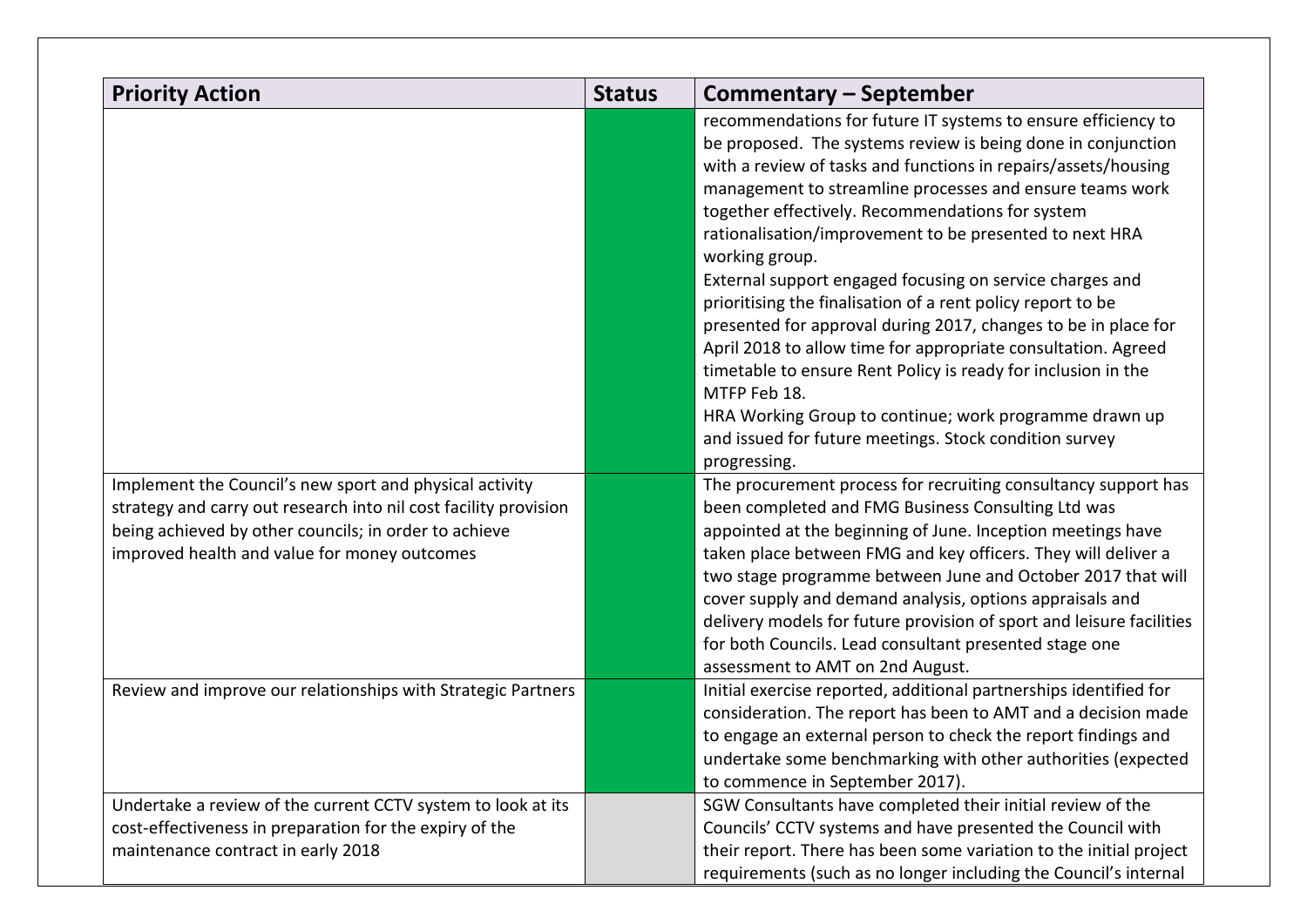| <b>Priority Action</b> | <b>Status</b> | Commentary – September                                                                     |
|------------------------|---------------|--------------------------------------------------------------------------------------------|
|                        |               | cameras within the review).<br>The next phase has now been agreed with the consultants who |
|                        |               | have produced a draft report detailing various options for<br>presentation to Councillors. |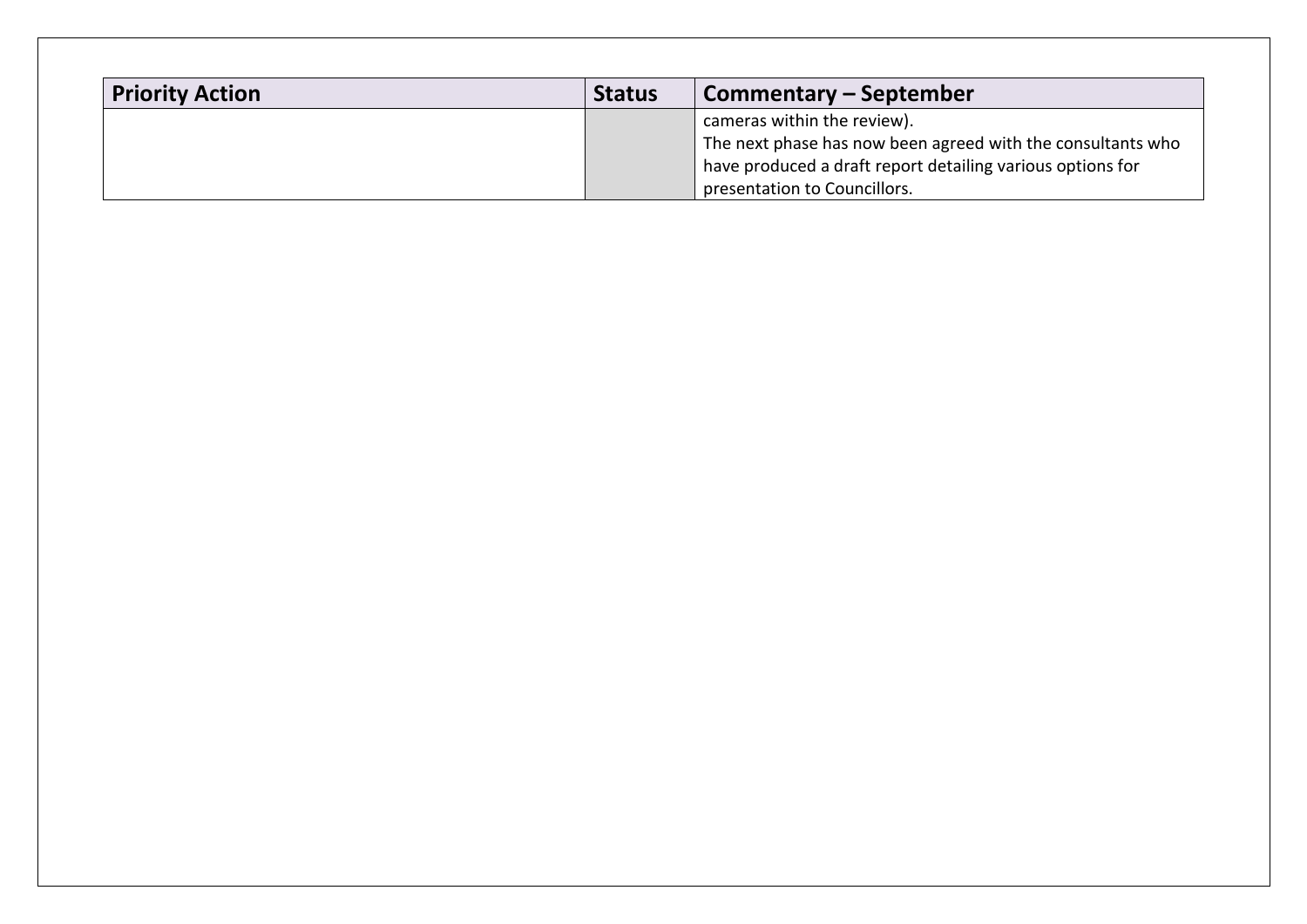

## *Aim 2: Meet financial challenges and provide value for money*



Aim two is the home of our 'effective use of assets' objective and therefore the home of our housing stock measures. Several of these are off track, including average re-let times due to the effects of major voids and hard to let properties. Performance is also below target for sickness absence (long term cases) and sundry debt levels, which are expected to reduce. The 'no return' measure relates to the DCC FM contract for which no performance data has been received in 2017/18; the Assets Manager has now escalated this issue to Director-level at the County.

### Celebrating Success:

At the close of Quarter Two the following performance indicators outstripped their targets:

- $\checkmark$  IT system and network availability
- $\checkmark$  Procurement activity on forward plan
- $\checkmark$  FOI requests dealt with on time, repeat complaint levels and complaints dealt with within 10 working days
- $\checkmark$  Non-priority repairs undertaken by appointment
- $\checkmark$  Internal audit recommendations implemented on time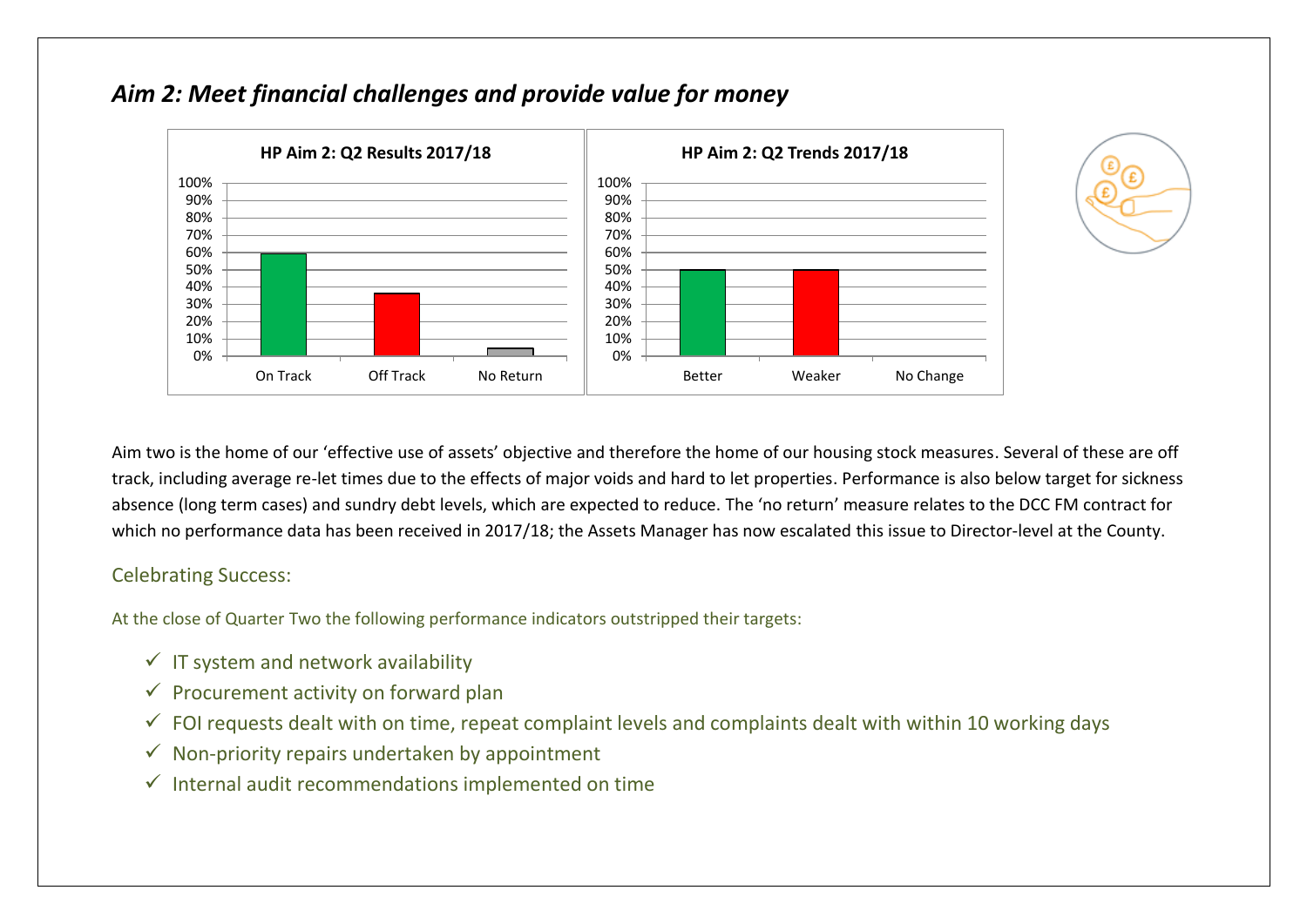# **Corporate Priority Actions – Progress Highlights**

| <b>Priority Action</b>                                                                                                                                                               | <b>Status</b> | <b>Commentary - September</b>                                                                                                                                                                                                                                                                                                                                                                                                                                                                                                                                                                                                                                                                                                                                                                                                                                                                                                                                                          |
|--------------------------------------------------------------------------------------------------------------------------------------------------------------------------------------|---------------|----------------------------------------------------------------------------------------------------------------------------------------------------------------------------------------------------------------------------------------------------------------------------------------------------------------------------------------------------------------------------------------------------------------------------------------------------------------------------------------------------------------------------------------------------------------------------------------------------------------------------------------------------------------------------------------------------------------------------------------------------------------------------------------------------------------------------------------------------------------------------------------------------------------------------------------------------------------------------------------|
| Deliver the Channel Shift Programme                                                                                                                                                  |               | Digital Portal Launched July 2017 and CRM now switched off. Data archive set up so<br>that historical CRM data is retained.<br>Approximately 70% of service requests have now been removed from the CRM,<br>with advisors being signposted to the web forms. All general contact forms are<br>now available in the new software.<br>Single Person Discount reviews are now underway and are progressing on track as<br>planned. Housing Benefit Risk Based Verification is live for all online applications<br>and changes. Changes to HB enquiries/ referencing are now in place and we are<br>implementing a dedicated resource to the front line to ensure a 'right first time<br>approach'<br>Timeline developed to roll out the portal to more service areas with phase 2<br>commenced 17th July and now underway. The ican communications plan has been<br>approved and implementation began in September, formal launch on 04/10 as part<br>of National Customer Services Week. |
| Benchmark and review the Council's<br>approach to customer complaints as part<br>of the introduction of a new automated<br>management system for complaint<br>handling and reporting |               | Complaints system configuration is complete with all enhancements/improvements<br>now in place. Final testing to be undertaken to enable sign off whereupon a<br>programme will be devised for system launch and training.                                                                                                                                                                                                                                                                                                                                                                                                                                                                                                                                                                                                                                                                                                                                                             |
| Develop and implement a plan to identify<br>new and innovative ways of generating<br>income                                                                                          |               | All income generation challenge meetings have been completed, initial<br>review/scoping of ideas has taken place, awaiting further development based on<br>the various streams i.e. commercial properties, fees and charges, affordable<br>housing, advertising. Car Parking income review to be undertaken with<br>recommendations for increases/new charging policy over the MTFP period.<br>A target has been included as part of the new efficiency and rationalisation strategy<br>$2017/18 - 20/21.$                                                                                                                                                                                                                                                                                                                                                                                                                                                                             |
| Refresh and implement the Asset<br>Management Plan, including a review of<br>public estate, and ensure adequate<br>facilities management arrangements are<br>in place                |               | Meeting to take place re 30 yr. asset management plan. Working group to be<br>established and new approach to be agreed. The improvement programme will be<br>produced prior to the MTFP in Feb 18.                                                                                                                                                                                                                                                                                                                                                                                                                                                                                                                                                                                                                                                                                                                                                                                    |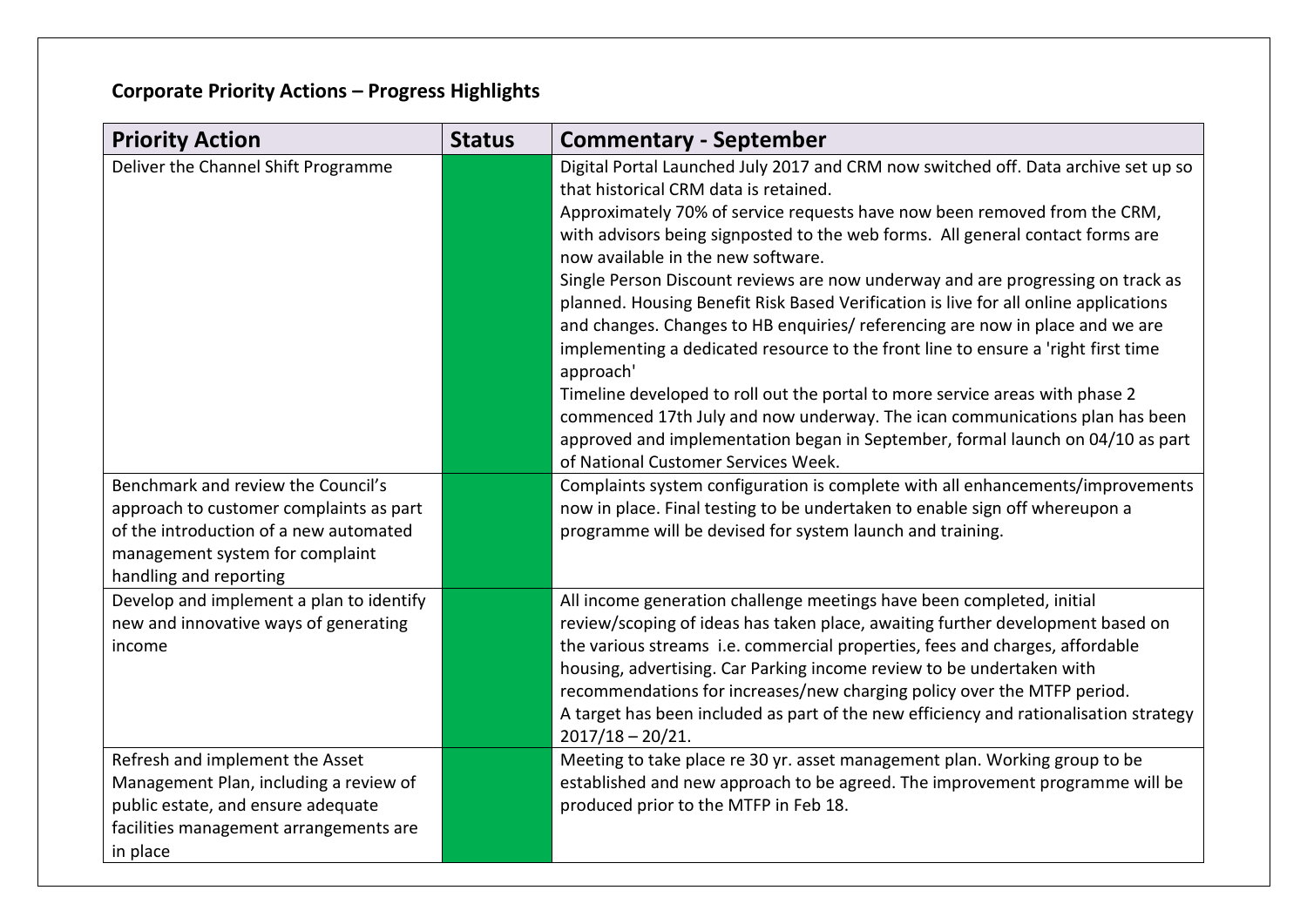## *Aim 3: Support economic development and regeneration*



The Council is performing very strongly against its aim three performance measures with 'on track' performance across the board. 100% of major planning applications have been determined on time. Footfall at the Pavilion Gardens and its trip advisor ratings are also on track this quarter, albeit against reduced targets.

OPEN

### Celebrating Success:

At the close of Quarter Two the following performance indicators outstripped their targets:

- $\checkmark$  Major, Minor and other planning applications processed on time
- $\checkmark$  Planning appeals defended
- $\checkmark$  Pavilion Gardens footfall and trip advisor rating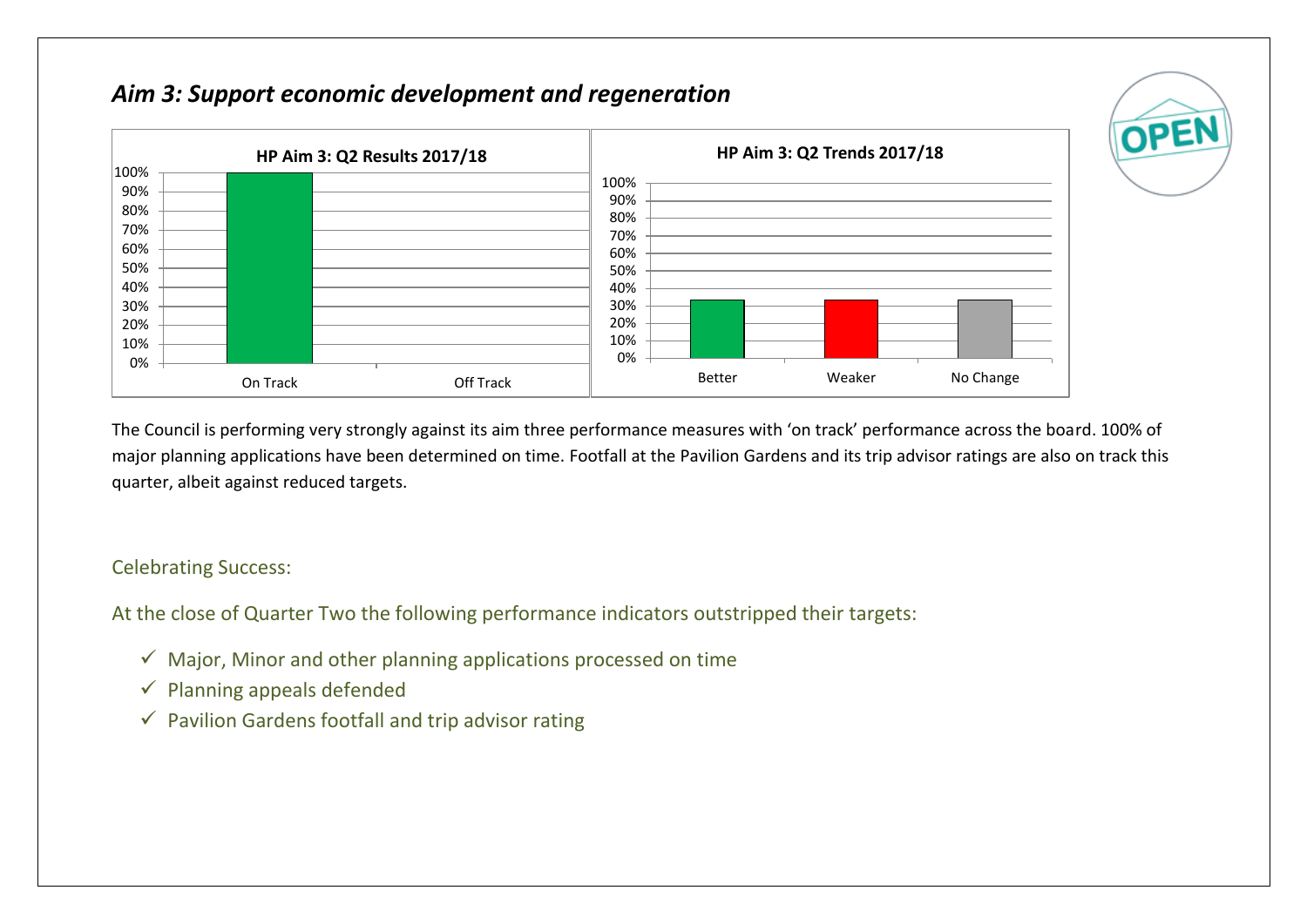# **Corporate Priority Actions – Progress Highlights**

| <b>Priority Action</b>                                                                                                                                                                   | <b>Status</b> | <b>Commentary - September</b>                                                                                                                                                                                                                                                                                                                                                                                                                                                                                                                                                                                             |
|------------------------------------------------------------------------------------------------------------------------------------------------------------------------------------------|---------------|---------------------------------------------------------------------------------------------------------------------------------------------------------------------------------------------------------------------------------------------------------------------------------------------------------------------------------------------------------------------------------------------------------------------------------------------------------------------------------------------------------------------------------------------------------------------------------------------------------------------------|
| Market test the commercial operation of<br>the Pavilion Gardens, including a review<br>of the Tourist Information Centre and<br><b>Tourism Service</b>                                   |               | The project is ongoing and the concessions' procurement specification is nearing<br>completion.                                                                                                                                                                                                                                                                                                                                                                                                                                                                                                                           |
| Together with partners work for the<br>delivery of the Buxton Crescent<br>development                                                                                                    |               | The Crescent Trust is now operational. Work on the Pump Room has been<br>completed. The main contract work is ongoing but due to more extensive structural<br>problems, will be subject to contract extensions. 3 month delay.                                                                                                                                                                                                                                                                                                                                                                                            |
| Support the development of Glossop Halls                                                                                                                                                 |               | HLF application submitted with result expected in late September/early October.<br>The partnership steering group has met and identified further areas of<br>development for the project. A meeting with market traders was planned for 23rd<br>August, a briefing for Glossop Councillors and media release about the detail of the<br>plans submitted to HLF. Glossopdale Trust are using the Town Hall sessions event to<br>highlight the plans and engage with the wider community.<br>(Note: HLF application was unsuccessful. The Council is using the feedback given by<br>the HLF to prepare a Development Plan). |
| Support the development of Torr Vale Mill                                                                                                                                                |               | Officers from HPBC and DCC have met with the Trust and the owner a few times to<br>discuss and agree a way forward. It is proposed to prepare a feasibility study and<br>for all parties to enter into a memorandum of understanding (MoU), setting out the<br>terms and scope of the study. Subject to the Building Preservation Trust agreeing to<br>this proposed way forward, a draft MoU will be circulated.                                                                                                                                                                                                         |
| Undertake detailed process benchmarking<br>with high performing / low cost councils<br>with a view to identifying value for money<br>improvements for Planning application<br>processing |               | Corporate Plan Priorities and Annual Report findings shared with senior managers<br>at the June Managers Forum. This has kick started the benchmarking activities and<br>the Information Team have provided background data packs to facilitate process<br>benchmarking by Managers in conjunction with their Finance Business Partners.                                                                                                                                                                                                                                                                                  |
| Implement the accelerated housing<br>delivery programme                                                                                                                                  |               | BE Group Consultants appointed May 2017 to support Accelerated Housing<br>Delivery programme. Consultation with Exec AMT is ongoing regarding the<br>masterplans and delivery mechanism. Masterplans were presented to the Economy<br>and Growth Select Committee in September to update the members on progress so<br>far. All final reports will be submitted to the Council by mid November. Funding<br>discussions are on going with partner organisations and house builders.                                                                                                                                        |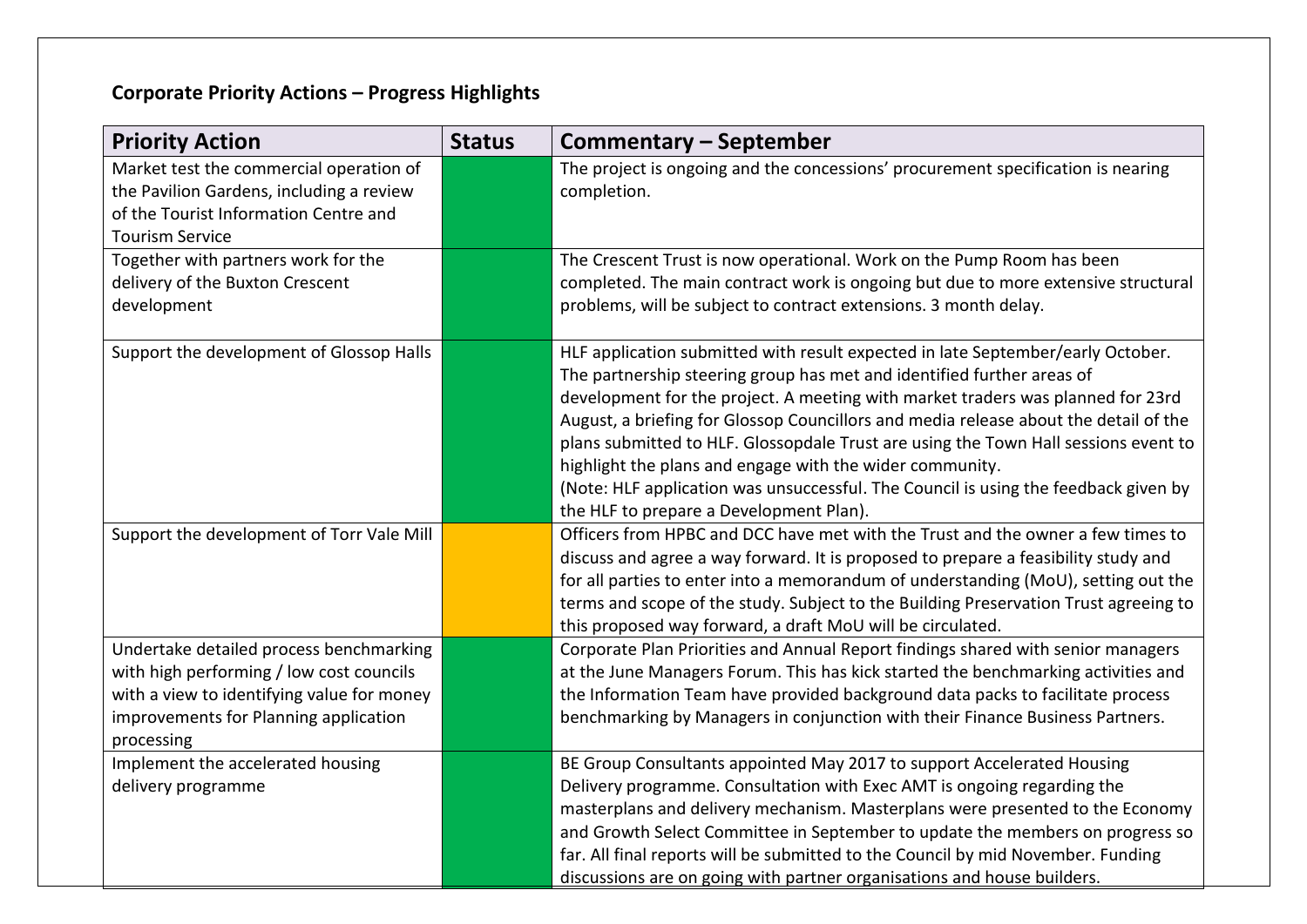| <b>Priority Action</b>             | <b>Status</b> | Commentary – September                                                            |
|------------------------------------|---------------|-----------------------------------------------------------------------------------|
| Implement the accelerated business |               | Programme of Business support being delivered in partnership with D2N2 Growth     |
| growth and employment programme    |               | Hub. A series of events have been organised in partnership with the Growth Hub    |
|                                    |               | including one providing guidance on 'access to finance' to businesses in Glossop  |
|                                    |               | and a workshop on family succession & selling/buying a business in Buxton. Grant  |
|                                    |               | support has been secured for High Peak businesses through Invest to Grow, D2EGF   |
|                                    |               | and LEADER funding. Delivery of employment sites allocated in Local Plan is being |
|                                    |               | progressed in discussion with land owners, developers and local businesses.       |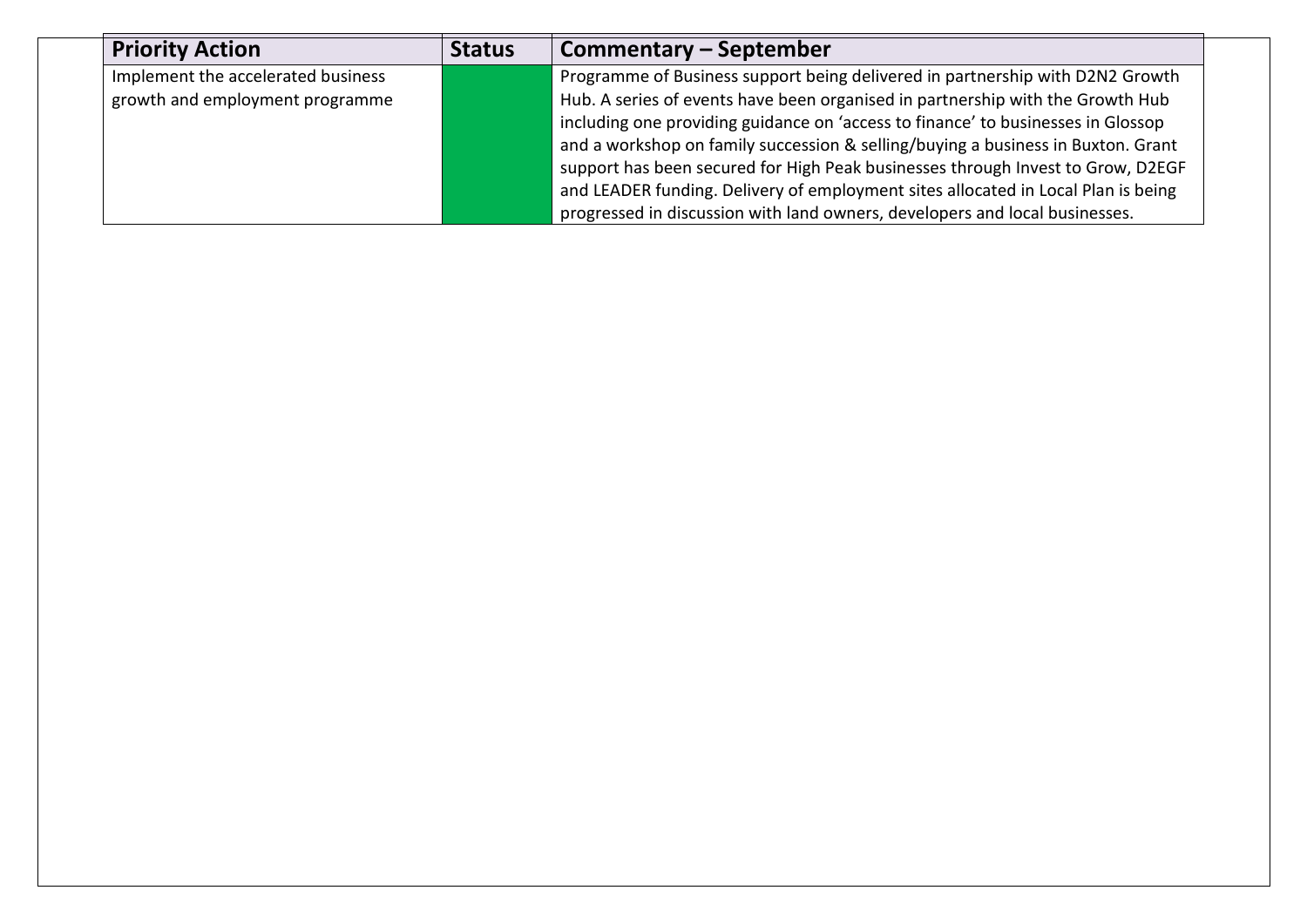## *Aim 4: Protect and Improve the Environment*



Performance has dipped against our aim four priorities in September. The Council is now off track for enforcement actions in relation to enviro-crime, fixed penalty notice issued, missed bin collections and fly-tipping levels and associated follow up action.

### Celebrating Success:

At the close of Quarter Two the following performance indicators outstripped their targets:

- $\checkmark$  Paper consumption
- $\checkmark$  Residual household waste levels and recycling rates (estimated)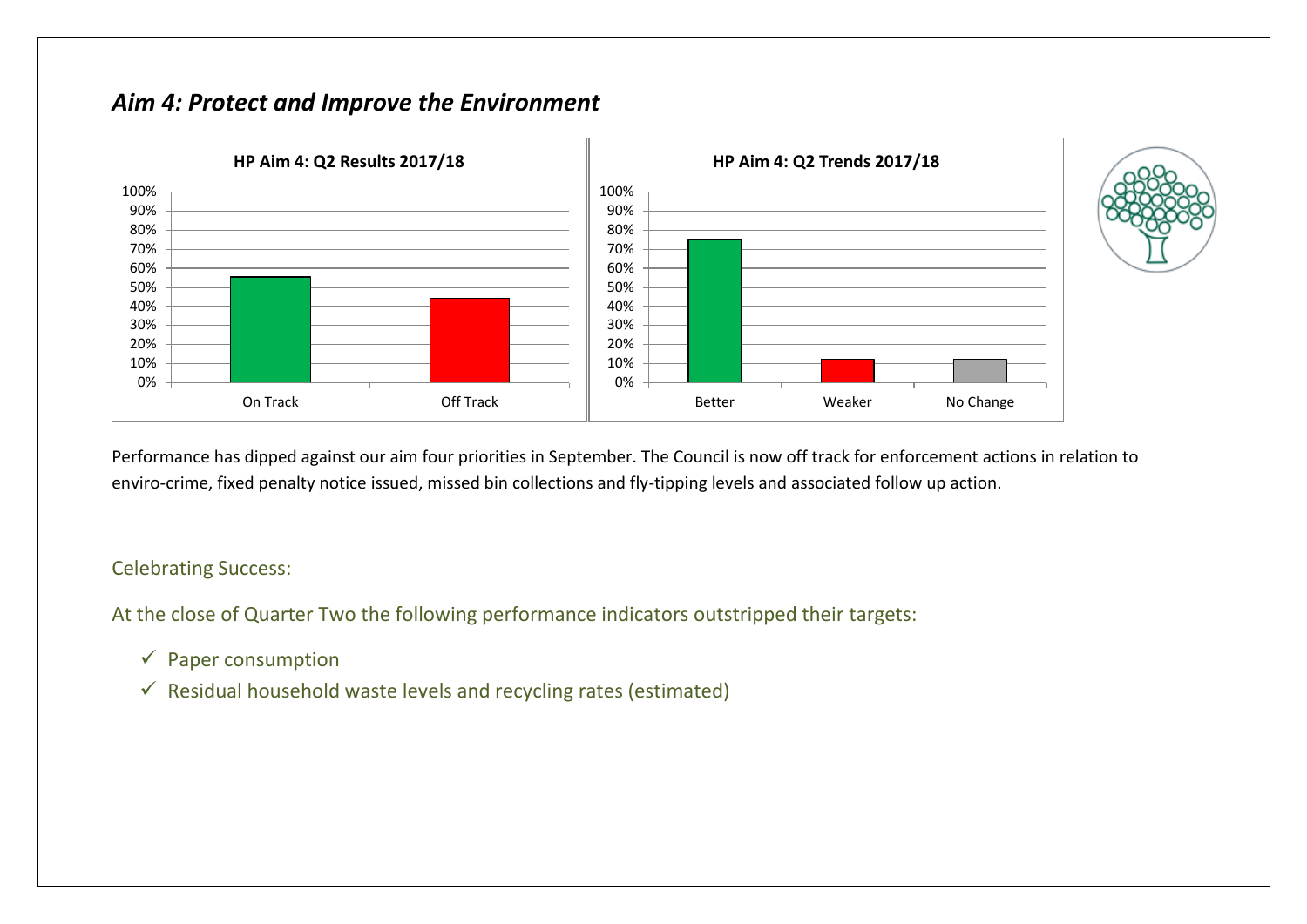# **Corporate Priority Actions – Progress Highlights**

| <b>Priority Action</b>                 | <b>Status</b> | Commentary – September                                                             |
|----------------------------------------|---------------|------------------------------------------------------------------------------------|
| Work with ANSA and Cheshire East to    |               | Alliance Environmental Services has been established and phase 1 (the transfer of  |
| launch Alliance Environmental Services |               | current Veolia contract to AES) is complete. A plan for phase 2 is being developed |
| Ltd, our new joint venture company, to |               | with a meeting planned for late September, which will focus on vehicles and SMDC   |
| deliver waste, streets and grounds     |               | waste.                                                                             |
| maintenance services on behalf of the  |               |                                                                                    |
| Council in order to achieve improved   |               |                                                                                    |
| performance and value for money        |               |                                                                                    |
| outcomes.                              |               |                                                                                    |
| Establish a developer open space       |               | Majority of S106 updates are on track.                                             |
| contributions plan                     |               |                                                                                    |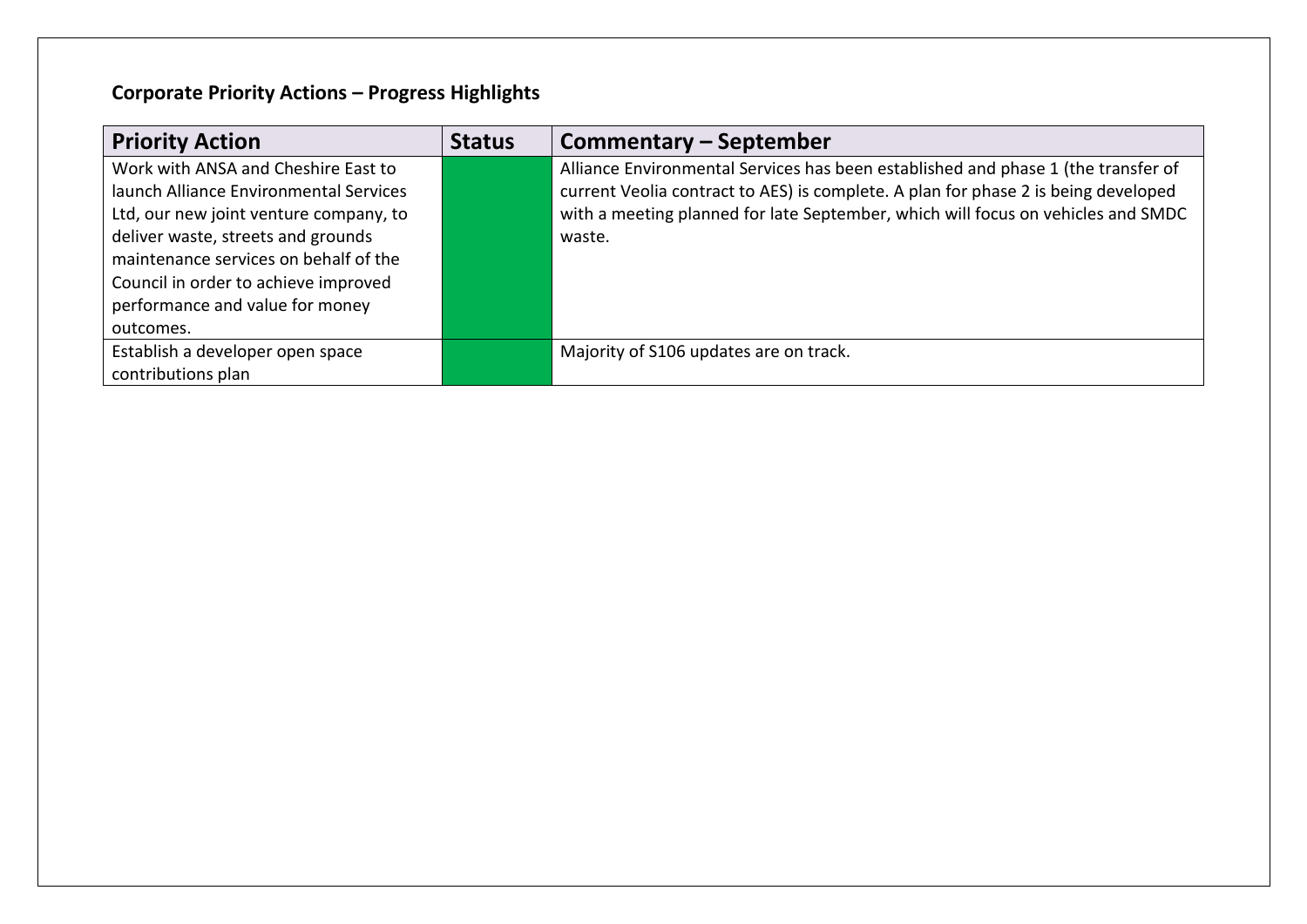### **Customer Feedback Complaints**

The Council received a total of 94 stage one complaints across 13 service areas during the period July to September 2017. This is a decrease in the total number of complaints compared to the same period last year when we received 141. Housing Operational and Waste received the greatest proportion (16%) with 15 complaints each. We have set a de minimus of < 3 for complaint reporting. Shown below are the service areas exceeding this level:

02 2016-17 02 2017-18 Late Q2 2017



# **Stage 2 & 3 Complaints** In Quarter 2, 14 complaints were dealt with at Stage 2 (examples below) and 1 at Stage 3.

| <b>Stage 2</b>                   | <b>Complaint</b>                                                                               | <b>Comments</b>                                                                                                                                         | <b>Upheld?</b>      |
|----------------------------------|------------------------------------------------------------------------------------------------|---------------------------------------------------------------------------------------------------------------------------------------------------------|---------------------|
| <b>Housing</b><br><b>Tenancy</b> | Unhappy that will not<br>replace fence posts.                                                  | All processes<br>followed correctly                                                                                                                     | Stage 1<br>rejected |
| <b>Housing</b><br>Operational    | Issues with kitchen, been<br>going on for 2 years, not<br>getting any feedback.                | All processes<br>followed correctly                                                                                                                     | Stage 1<br>upheld   |
| Waste                            | Unhappy with charge for<br>new/replacement bins                                                | All processes<br>followed correctly                                                                                                                     | Stage 1<br>upheld   |
| Horticulture                     | Ongoing issues with<br>damaged rendering<br>caused by lawnmower                                | <b>Rendering was</b><br>completed by<br>contractor but not to<br>standard.<br>Replacement<br>contractor found and<br>operation altered<br>near property | Stage 1<br>upheld   |
| Leisure                          | Complaint about sex<br>discrimination re same<br>sex swimming at Buxton<br>pool                | All processes<br>followed correctly                                                                                                                     | Stage 1<br>upheld   |
| <b>Assets</b>                    | Unhappy with lack of<br>communication around<br>buying freehold site                           | All processes<br>followed correctly                                                                                                                     | Stage 1<br>upheld   |
| Stage 3                          |                                                                                                |                                                                                                                                                         |                     |
| Recovery                         | Received summons, did<br>not receive any<br>reminders and previously<br>had weekly arrangement | All processes<br>followed correctly                                                                                                                     | Stage 2<br>upheld   |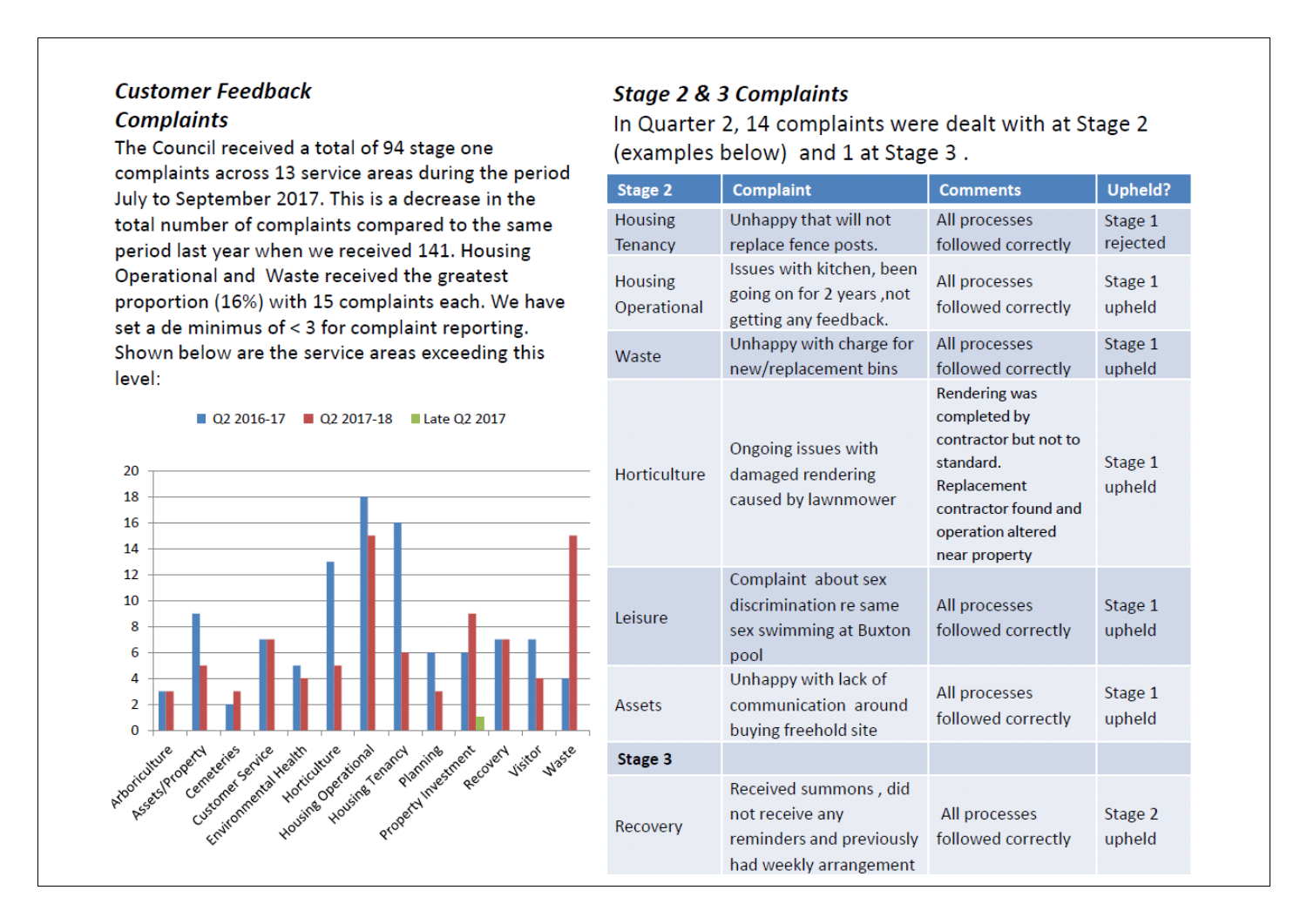### **Performance**

Shown in the table below is the current performance together with the performance for the same period last year. Trends have deteriorated slightly for response rates and repeat complaints.



**Ombudsman Decisions** The Council received no Local Government Ombudsman decisions in Quarter 2 and 2 Housing Ombudsman decisions: 1. The Ombudsman found that there was a service failure by the Council on the basis of its poor complaint handling, 2. No maladministration

Compliments and Comments There were 74 comments and 66 compliments captured during Q2.

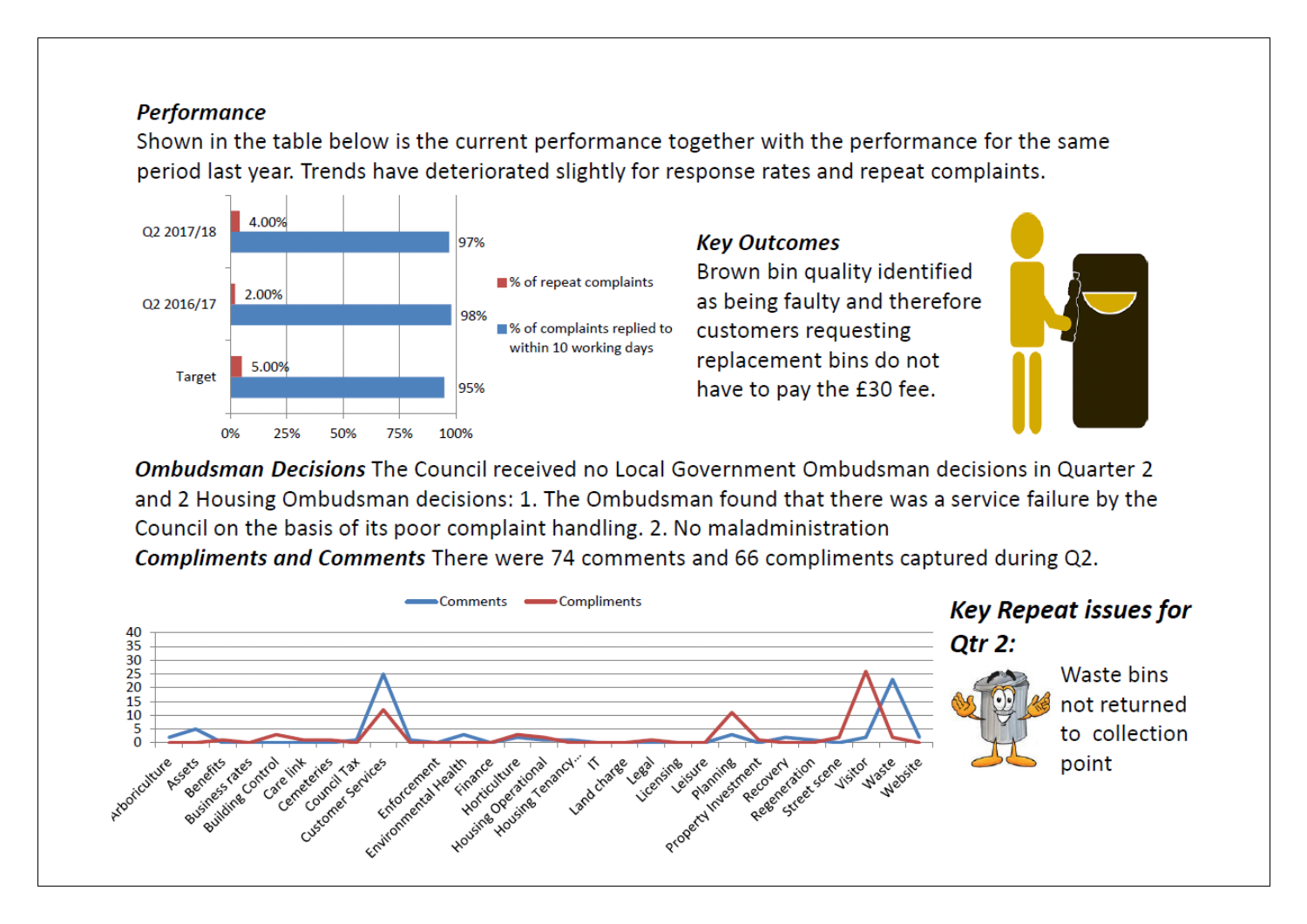# Areas for Improvement: September 2017 (Q2)

| <b>Measure of Success (PI)</b>                                                               | Aim / Objective                                             | <b>Service Lead</b>                           | <b>Target</b><br>2017/18 | <b>Q2 Result</b><br>2017 | <b>Service Manager Commentary (reasons for</b><br>performance / SMART actions to improve)                                                                                                                    |
|----------------------------------------------------------------------------------------------|-------------------------------------------------------------|-----------------------------------------------|--------------------------|--------------------------|--------------------------------------------------------------------------------------------------------------------------------------------------------------------------------------------------------------|
| Time taken to process new<br>housing benefit claims                                          | Aim 1: Fit for purpose<br>housing stock that meets          | <b>Head of Customer</b><br><b>Services</b>    | 18 days                  | 19.98 days               | With the introduction of online forms, risk based<br>verification and the progress steps on the customer                                                                                                     |
| Time taken to process<br>housing benefit change of<br>circumstances                          | the needs of tenants                                        |                                               | 7 days                   | 9.87 days                | portal the processes are being reviewed and the<br>target is expected to be met (September New<br>Claims 18.26 days / Changes 8.78 days).                                                                    |
| Households in temporary<br>accommodation                                                     |                                                             |                                               | 10                       | 15                       | This includes tenants temporarily decanted from<br>their properties due to fire and a household waiting<br>for a habitual residence decision.                                                                |
| <b>RTB</b> transactions<br>(applications) completed<br>within statutory timescales<br>(RTB2) |                                                             | Legal and Elections<br>Manager                | 100%                     | 96.55%                   | 28 out of 29 applications were completed within<br>timescale.                                                                                                                                                |
| Average days sickness<br>absence per FTE                                                     | Aim 2:<br>A high performing and well<br>motivated workforce | OD&<br>Transformation<br>Manager              | 7 days                   | $5.55$ days              | There have been a number of long term sickness<br>cases that have impacted the figure year to date.<br>However, all but 2 have now returned to work so<br>the result should even out as the year progresses. |
| % of responsive repairs for<br>which an appointment was<br>made and kept                     | Aim 2: More effective use<br>of Council assets              | <b>Head of Operational</b><br><b>Services</b> | 100%                     | 99.35%                   | This PI is below target due to 18 out of 2776<br>appointments being missed year to date. In<br>September, only 3 appointments out of 393 were<br>missed.                                                     |
| Average time from request<br>to repair (DLO)                                                 |                                                             |                                               | 12 days                  | 13.34 days               | This PI remains off track but has improved by 1.65<br>days since the end of Quarter 1 and is expected to<br>meet its target by year end.                                                                     |
| Average re-let times for<br>council homes                                                    |                                                             | <b>Head of Customer</b><br><b>Services</b>    | 28 days                  | 31 days                  | Average time excluding hard to let - 23.6 days.                                                                                                                                                              |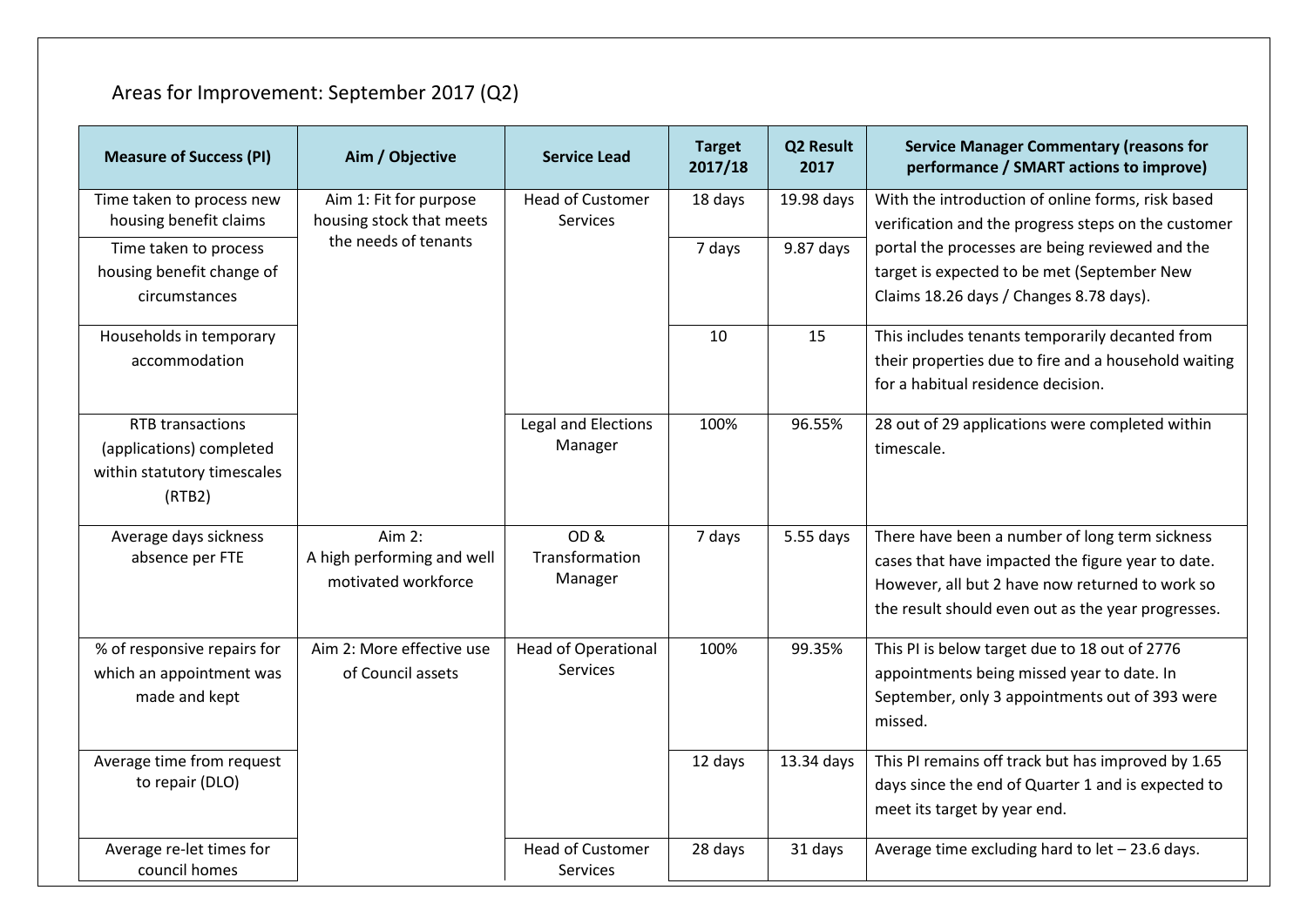| <b>Measure of Success (PI)</b>                                                                     | Aim / Objective                                                                                       | <b>Service Lead</b>                                                                                | <b>Target</b><br>2017/18 | Q2 Result<br>2017 | <b>Service Manager Commentary (reasons for</b><br>performance / SMART actions to improve)                                                                                                                                                                                                                                                                                                                                             |
|----------------------------------------------------------------------------------------------------|-------------------------------------------------------------------------------------------------------|----------------------------------------------------------------------------------------------------|--------------------------|-------------------|---------------------------------------------------------------------------------------------------------------------------------------------------------------------------------------------------------------------------------------------------------------------------------------------------------------------------------------------------------------------------------------------------------------------------------------|
| % Rent loss due to vacant<br>stock                                                                 |                                                                                                       |                                                                                                    | 0.86%                    | 1.02%             | Current Rent loss due to vacant stock - £166,731.43.<br>£150,829.40 of this figure is for properties on hold<br>(Marian Ct, Alma Square, Padfield Main Road, Torr<br>Top Street, Church View).                                                                                                                                                                                                                                        |
| <b>Collection rates: Rent</b>                                                                      | Aim 2: Effective use of<br>financial and other<br>resources to ensure value<br>for money              | Finance and<br>Procurement<br>Manager                                                              | 98.85%                   | 94.65%            | Only 0.04% behind trend. However, the target was<br>missed marginally in 2016/17 and therefore we will<br>continue to monitor this position with a view to<br>implementing action with the aim of improving<br>performance.                                                                                                                                                                                                           |
| Value of sundry debt (over<br>60 days old)                                                         |                                                                                                       |                                                                                                    | 5%<br>reduction          | £267k             | £10k DCC invoice & £6k HPBC invoice outstanding<br>which will be settled shortly.                                                                                                                                                                                                                                                                                                                                                     |
| Contracts register: contract<br>spend as % of exp budget                                           |                                                                                                       |                                                                                                    | 72%                      | 71%               | There has been a targeted improvement during<br>quarter 2, there are a number of key priority areas<br>for supplies later in the year for the housing repairs<br>service, which will contribute to an increase in on-<br>contract spend.                                                                                                                                                                                              |
| a) number of fly tips (exc sec<br>46 waste) b) number where<br>further enforcement action<br>taken | Aim 4:<br>Provision of high quality<br>public amenities, clean<br>streets and environmental<br>health | Democratic and<br><b>Community Services</b><br>Manager (newly<br>transferred from Env<br>Services) | a) 380 b) 5              | a)218 b) 1        | Further promotional work and new fly tipping<br>campaigns are planned to encourage responsible<br>waste disposal.                                                                                                                                                                                                                                                                                                                     |
| Missed bins per 100,000<br>collections (exc customer<br>error)                                     |                                                                                                       | <b>Head of Operational</b><br>Services                                                             | 35.5                     | 38.85             | This PI remains off track but is a better result than<br>at this time last year (41.79). The number of missed<br>collections increased in September to 115 from 100<br>in August. It is still difficult to isolate cases where<br>customer fault is the cause of the missed bin due to<br>changes in the way service requests are reported.<br>The web forms will continue to be monitored in<br>order to further address this issue. |